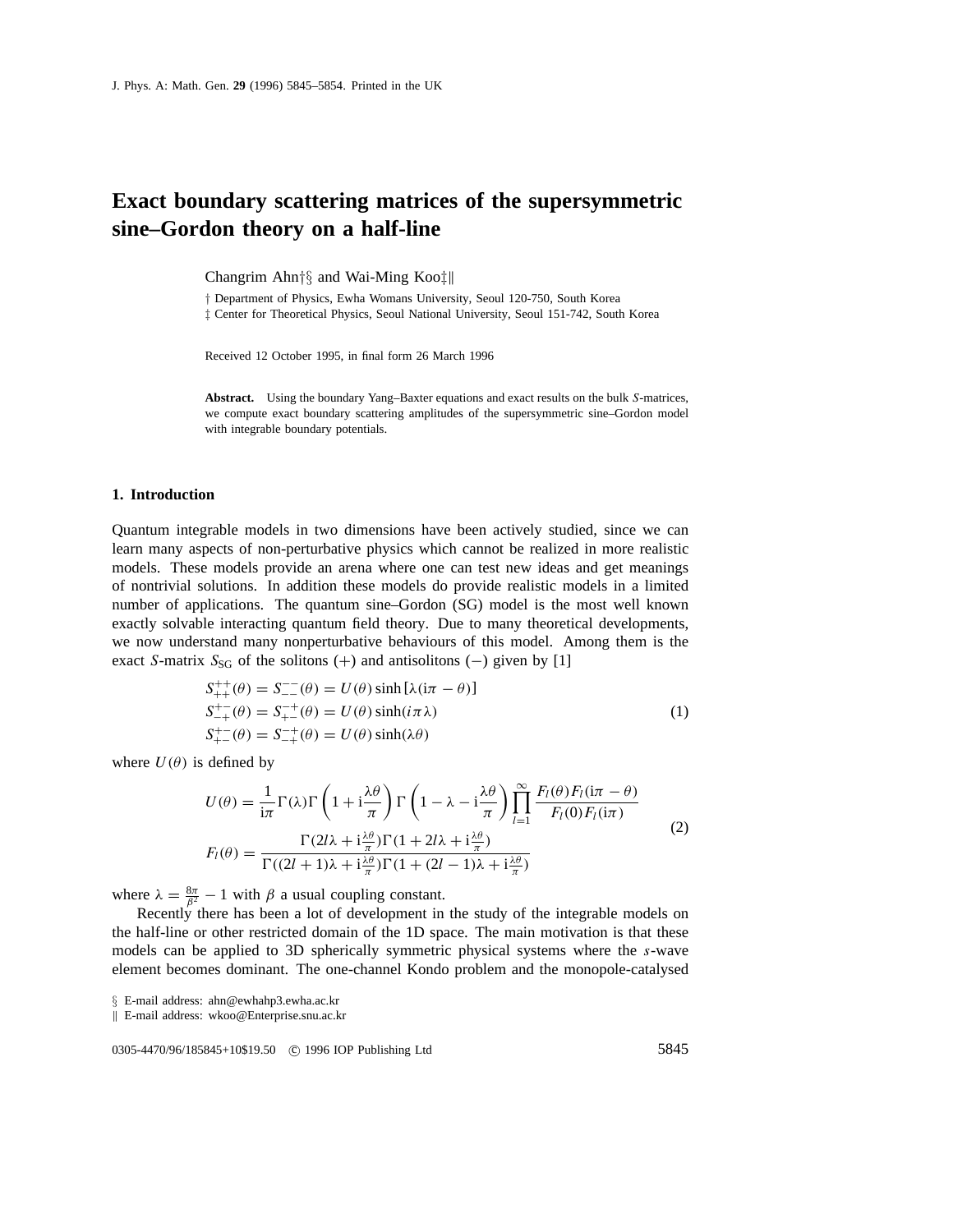proton decay are frequently cited examples of these. The quantum SG model on the half-line preserves the integrability if the boundary potential is given by [2]

$$
\mathcal{L}_{b} = \Lambda \cos \left( \frac{\beta(\phi - \phi_0)}{2} \right). \tag{3}
$$

The integrability makes it possible to describe this theory as a factorizable scattering theory of the solitons and their bound states.

Due to the existence of the boundary, we should introduce one more scattering amplitude, the boundary scattering amplitudes  $R_a^b(\theta)$ , in addition to the bulk scattering. For the bulk, the multi-particle scattering amplitudes are factorized into a product of two-particle *S*-matrices if they satisfy the Yang–Baxter equation (YBE) as a consistency condition. For the boundary scattering, where particles scatter off the boundary, we need a new type of consistency condition, namely the boundary Yang–Baxter equation (BYBE) (also known as the reflection equation), which can be expressed as

$$
\sum_{c_1, c_2, d_1, d_2} S_{a_1 a_2}^{c_1 c_2}(\theta_1 - \theta_2) R_{c_1}^{d_1}(\theta_1) S_{c_2 d_1}^{d_2 b_1}(\theta_1 + \theta_2) R_{d_2}^{b_2}(\theta_2)
$$
\n
$$
= \sum_{c_1, c_2, d_1, d_2} R_{a_2}^{c_2}(\theta_2) S_{a_1 c_2}^{c_1 d_2}(\theta_1 + \theta_2) R_{c_1}^{d_1}(\theta_2) S_{d_2 d_1}^{b_2 b_1}(\theta_1 - \theta_2). \tag{4}
$$

Besides the YBE, we need the unitarity and crossing-symmetry requirements to fix the scattering amplitudes completely up to CDD ambiguity. For the boundary scattering, this condition is expressed as the boundary cross-unitarity condition,

$$
R_{\tilde{a}}^{b}\left(\frac{\mathrm{i}\pi}{2}-\theta\right)=S_{a'b'}^{ab}(2\theta)R_{\tilde{b}'}^{a'}\left(\frac{\mathrm{i}\pi}{2}+\theta\right).
$$
\n(5)

For later use, we summarize the known results of the boundary SG model  $(A, \overline{A}$  and *B* stand for soliton, antisoliton, and the boundary, respectively):

$$
A(\theta)B = P_{+}(\theta)A(-\theta)B + Q_{+}(\theta)\overline{A}(-\theta)B
$$
  
\n
$$
\overline{A}(\theta)B = P_{-}(\theta)\overline{A}(-\theta)B + Q_{-}(\theta)A(-\theta)B
$$
  
\n
$$
P_{\pm}(\theta) = \cos(\xi \mp i\lambda\theta)R(u) \qquad Q_{\pm} = -\frac{k}{2}\sin(2i\lambda\theta)R(u)
$$
\n(6)

where the prefactor is given by  $R(\theta) = R_0(\theta)R_1(\theta)$  with

$$
R_0(\theta) = \frac{\Gamma\left(1+2i\frac{\lambda\theta}{\pi}\right)\Gamma\left(\lambda-2i\frac{\lambda\theta}{\pi}\right)}{\Gamma\left(1+2i\frac{\lambda\theta}{\pi}\right)\Gamma\left(\lambda-2i\frac{\lambda\theta}{\pi}\right)}\prod_{k=1}^{\infty}\frac{F_{2k}(2\theta)}{F_{2k}(-2\theta)}
$$
\n
$$
R_1(\theta) = \frac{1}{\cos\xi}\sigma(\eta, -i\theta)\sigma(i\vartheta, -i\theta)
$$
\n(7)

where  $F_k$  is given in equation (2) and

$$
\sigma(x, u) = \frac{\Pi(x, \frac{\pi}{2} - u)\Pi(-x, \frac{\pi}{2} - u)\Pi(x, -\frac{\pi}{2} + u)\Pi(-x, -\frac{\pi}{2} + u)}{\Pi^2(x, \frac{\pi}{2})\Pi^2(-x, \frac{\pi}{2})}
$$
  

$$
\Pi(x, u) = \prod_{l=0}^{\infty} \frac{\Gamma[\frac{1}{2} + (2l + \frac{1}{2})\lambda + \frac{x}{\pi} - \frac{\lambda u}{\pi}]\Gamma[\frac{1}{2} + (2l + \frac{3}{2})\lambda + \frac{x}{\pi}]}{\Gamma[\frac{1}{2} + (2l + \frac{3}{2})\lambda + \frac{x}{\pi} - \frac{\lambda u}{\pi}]\Gamma[\frac{1}{2} + (2l + \frac{1}{2})\lambda + \frac{x}{\pi}]}.
$$
  
(8)

The parameters *η, ϑ* are related to *k, ξ* by

$$
\cos \eta \cos \vartheta = -\frac{1}{k} \cos \xi \qquad \cos^2 \eta + \cos^2 \vartheta = 1 + \frac{1}{k^2}.
$$
 (9)

The relationship between these parameters and those in equation (3),  $M$ ,  $\phi$ <sub>0</sub>, is not completely understood [2].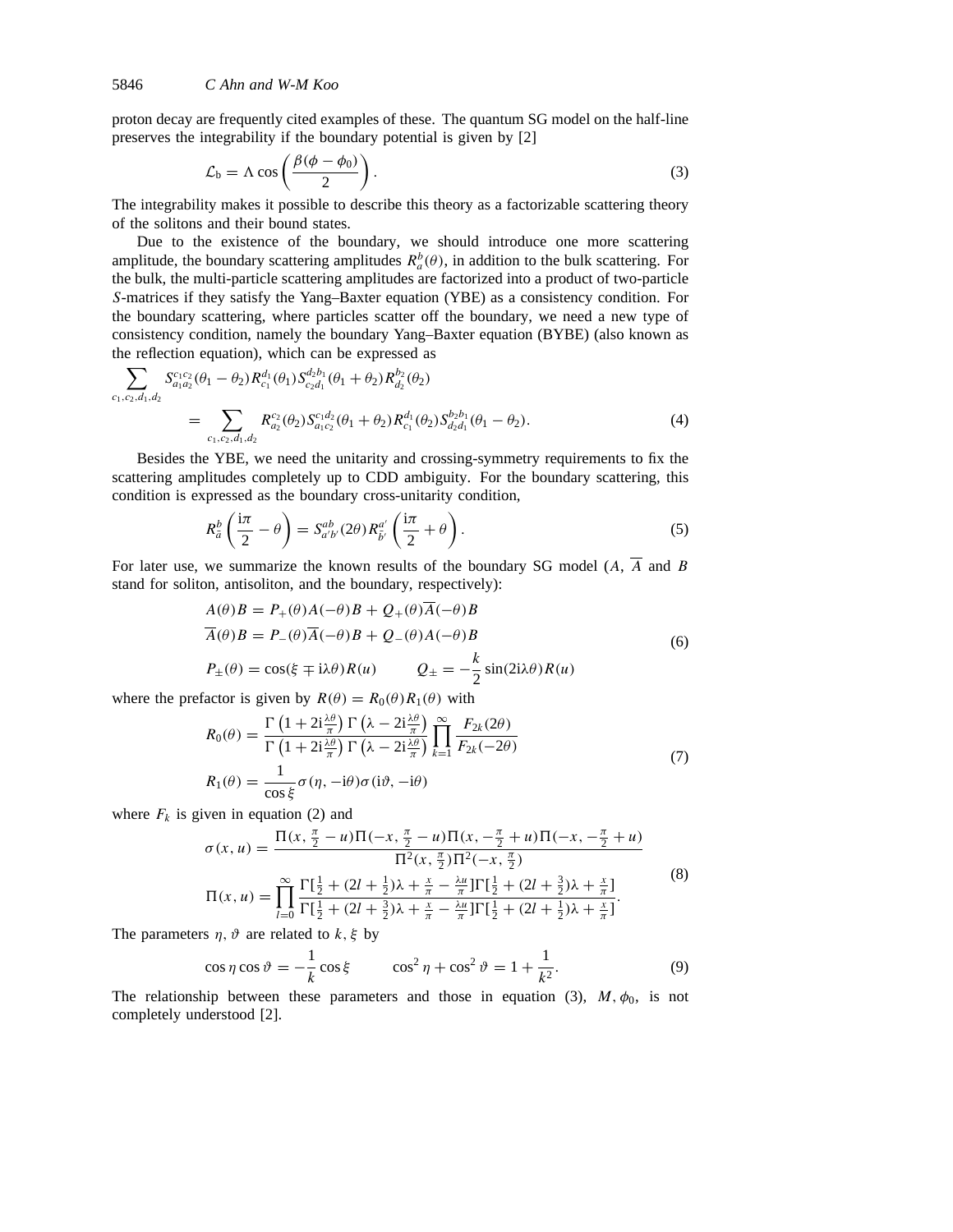## **2. Supersymmetric sine–Gordon theory without boundary**

Our objective in this paper is to solve the  $N = 1$  SUSY sine–Gordon (SSG) theory on the half-line with an appropriate boundary potential which preserves the integrability. The action of the SSG model is given by [4]

$$
S = \int dx \, dt \left[ \frac{1}{2} (\partial_{\mu} \phi)^2 - i \overline{\psi} \, \partial \psi - \frac{m^2}{\beta^2} \cos^2 \phi - 2m \left( \cos \frac{\beta \phi}{2} \right) \overline{\psi} \psi \right] \tag{10}
$$

where  $\phi$  is a real scalar field and  $\psi$  is a Majorana fermion.  $\beta$  is a coupling constant of the SG theory and *m* is the mass parameter denoting the deviation from the massless theory. The SSG theory is integrable because it is equivalent to Toda theory on the twisted super affine Lie algebra  $C^{(2)}(2)$  [5]. The equation of motion of the SSG theory can be written as a super zero-curvature condition. An infinite number of conserved charges at the classical level were derived and seem to be preserved at the lowest order of quantum level. Due to the integrability, there exist solitons and anti-solitons, as well as their bound states. All these particles form a SUSY multiplet. In this model the SUSY algebra is extended by the central charge which is the topological charge of the soliton and the antisoliton [3].

Exact results on the SSG theory have been derived due to the development of the perturbed CFTs. It has been well known that the *S*-matrix of the minimal CFTs,  $\mathcal{M}_{p/p+1}$ , with the central charge  $c = 1 - \frac{6}{p(p+1)}$  perturbed by the least relevant operator can be obtained from the SG theory by restricting the *S*-matrix to the RSOS type using the hidden quantum group symmetry [7, 8]. The particle spectrum of this so-called restricted SG (RSG) theory is composed of the kinks  $K_{ab}$  which connect two adjacent spins *a*, *b* with  $|a-b| = \frac{1}{2}$ , instead of the (anti)solitons.

The *S*-matrix of the RSG theory,  $S_{RSG}^{(p)}$ , is given by

$$
S_{dc}^{ab}(\theta) = U(\theta)(X_{cd}^{ab})^{-\frac{\theta}{2\pi i}} \left[ \sqrt{X_{cd}^{ab}} \sinh\left(\frac{\theta}{p}\right) \delta_{db} + \sinh\left(\frac{i\pi - \theta}{p}\right) \delta_{ac} \right]
$$
 (11)

for the process  $|K_{da_1}(\theta_1)\rangle + |K_{a_2b}(\theta_2)\rangle \rightarrow |K_{dc_1}(\theta_2)\rangle + |K_{c_2b}(\theta_1)\rangle$  where

$$
X_{cd}^{ab} = \left(\frac{[2a+1][2c+1]}{[2d+1][2b+1]}\right)
$$

with *q*-number  $[n] = (q^n - q^{-n})/(q - q^{-1})$  and  $q = -e^{-i\pi/p}$ . The allowed values of spins are  $0, \frac{1}{2}, 1, \ldots, \frac{p}{2} - 1$ .

The exact *S*-matrix of the SSG theory has been obtained as a by-product from the result of the perturbed super CFT; the perturbed super CFTs have the *S*-matrix in the factorized form

$$
S_{\text{SCFT}}(\theta) = S_{\text{RSG}}^{(4)}(\theta) \otimes S_{\text{RSG}}^{(p)}(\theta)
$$
\n(12)

and by 'unrestricting'  $S_{RSG}^{(p)}$ , one obtains the SSG (anti)soliton *S*-matrix [9]:

$$
S_{\rm SSG}(\theta) = S_{\rm RSG}^{(4)}(\theta) \otimes S_{\rm SG}(\theta). \tag{13}
$$

The first *S*-matrix factor which commutes with the SUSY charges, applies to the superspace indices of the SSG particles and the second one is nothing but the SG (anti)soliton *S*-matrix, equation (1), however, with different parameterization

$$
\lambda = \frac{2\pi}{\beta^2} - \frac{1}{2}.\tag{14}
$$

By denoting the SG solitons with topological charge  $\pm 1$  by  $|A^{\pm}\rangle$ , the particle states of the SSG theory can be denoted by  $|K_{ab}^{\pm}\rangle = |K_{ab}\rangle \otimes |A^{\pm}\rangle$ , where the first quantum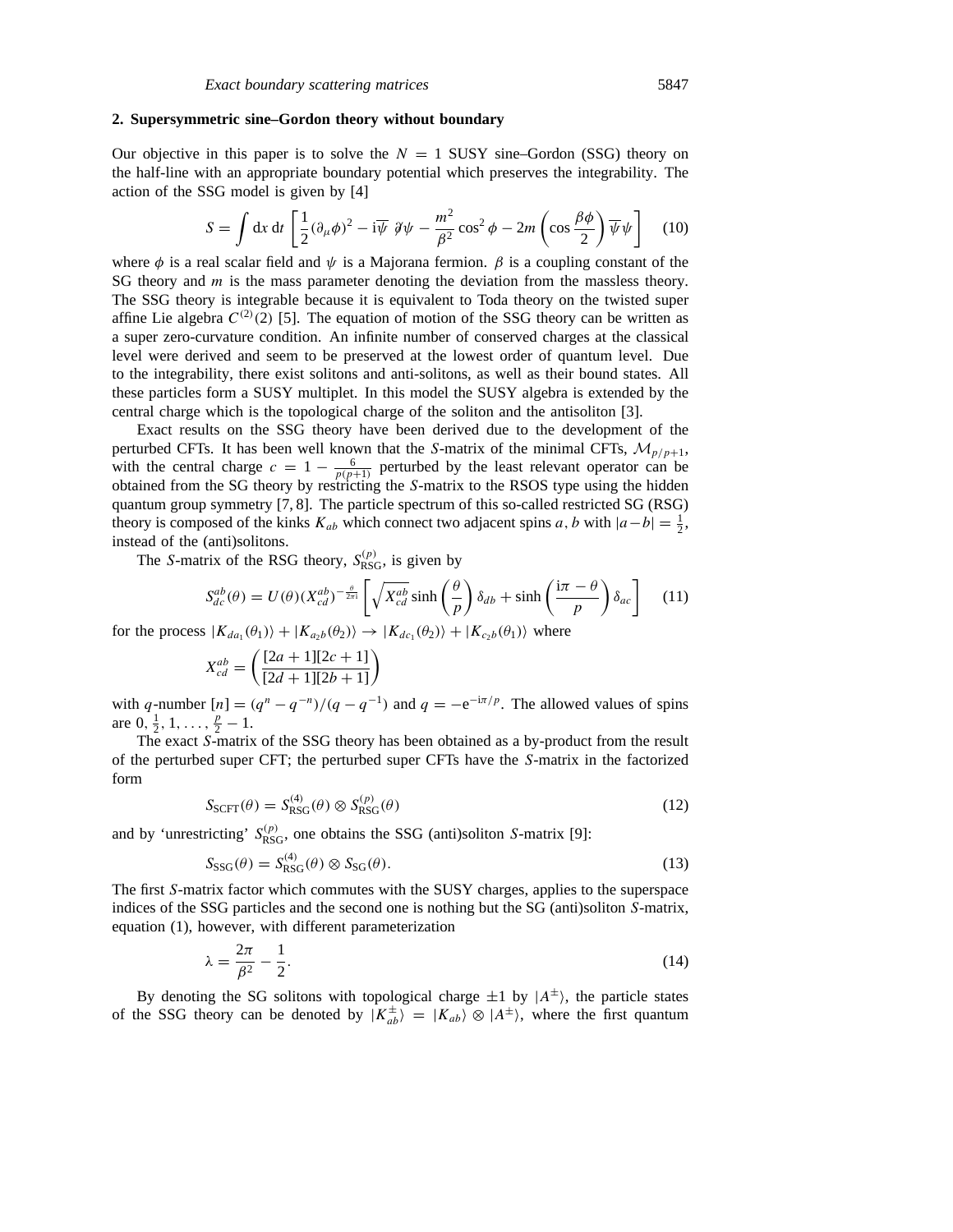number carries the SUSY charges and the second the topological charges. Explicit SUSY transformations are as follows [10]:

$$
Q|K_{0\frac{1}{2}}^{\pm}\rangle = -ie^{\theta/2}|K_{1\frac{1}{2}}^{\pm}\rangle \qquad \overline{Q}|K_{0\frac{1}{2}}^{\pm}\rangle = \mp ie^{-\theta/2}|K_{1\frac{1}{2}}^{\pm}t\rangle
$$
  
\n
$$
Q|K_{1\frac{1}{2}}^{\pm}\rangle = ie^{\theta/2}|K_{0\frac{1}{2}}^{\pm}\rangle \qquad \overline{Q}|K_{1\frac{1}{2}}^{\pm}\rangle = \pm ie^{-\theta/2}|K_{0\frac{1}{2}}^{\pm}\rangle
$$
\n(15)

and on the charge conjugated states by

$$
Q|K_{\frac{1}{2}0}^{\pm}\rangle = e^{\theta/2}|K_{\frac{1}{2}0}^{\pm}\rangle \qquad \overline{Q}|K_{\frac{1}{2}0}^{\pm}\rangle = \pm e^{-\theta/2}|K_{\frac{1}{2}0}^{\pm}\rangle Q|K_{\frac{1}{2}1}^{\pm}\rangle = -e^{\theta/2}|K_{\frac{1}{2}1}^{\pm}\rangle \qquad \overline{Q}|K_{\frac{1}{2}1}^{\pm}\rangle = \mp e^{-\theta/2}|K_{\frac{1}{2}1}^{\pm}\rangle.
$$
 (16)

From these relations, one can check that the SUSY charges satisfy

$$
Q^2 = P = e^{\theta}
$$
  $\overline{Q}^2 = \overline{P} = e^{-\theta}$  and  $Q\overline{Q} + \overline{Q}Q = 2T$ . (17)

The central charge  $T$  is  $\pm 1$  corresponding to the topological charges of the SSG solitons.

## **3. Boundary scattering matrices of the supersymmetry sine–Gordon theory**

Integrability is often preserved by the introduction of the SUSY. Therefore, one can naturally guess that the SUSY extension of the SG theory on the half-line can be integrable. In recent work, it has been claimed that the half-line SSG theory is integrable if one introduces a well-defined boundary potential. In [6], it has been shown that the SSG model can preserve integrability with the following boundary potential:

$$
\mathcal{L}_{b} = \Lambda \cos \left( \frac{\beta(\phi - \phi_0)}{2} \right) + M \bar{\psi} \psi + \epsilon \psi + \bar{\epsilon} \bar{\psi}.
$$
 (18)

This potential, however, does not preserve supersymmetry on the bulk. In fact, one can at most restore half of the bulk supersymmetry,  $Q \pm \overline{Q}$ . This is obtained by tuning the parameters of the boundary potential to following values:

$$
\Lambda = \pm \frac{2m}{\beta} \qquad \phi_0 = 0 \qquad M = \pm 1 \qquad \epsilon = \bar{\epsilon} = 0.
$$

In this paper, we shall be mainly concerned with integrability of the SSG model on the half-line and not yet be concerned with the preservation of the bulk supersymmetry. Due to this integrability, we can describe the boundary SSG model as a scattering theory where the amplitudes can be obtained from the BYBE.

Since the bulk SSG *S*-matrix has a factorized form, we will restrict ourselves to finding the boundary scattering *R*-matrix in the factorized form

$$
R_{SSG}(\theta) = R_{SUSY}(\theta) \otimes R_{SG}(\theta)
$$
\n(19)

as well. So each factor satisfies the boundary YBE, equation (4), separately. The second factor is the usual SG part, equation (6), with *λ* given by equation (14). The first factor is what we are going determine based on the boundary YBE.

This boundary scattering matrix satisfies the boundary YBE in the RSOS representation given by  $[11-13]$ 

$$
\sum_{a_1, b_1} R_{bb_1}^a(\theta_1) S_{b_1 a_1}^{ac}(\theta_2 + \theta_1) R_{b_1 b_2}^{a_1}(\theta_2) S_{b_2 a_2}^{a_1 c}(\theta_2 - \theta_1)
$$
\n
$$
= \sum_{a_1, b_1} S_{ba_1}^{ac}(\theta_2 - \theta_1) R_{bb_1}^{a_1}(\theta_2) S_{b_1 a_2}^{a_1 c}(\theta_2 + \theta_1) R_{b_1 b_2}^{a_2}(\theta_1) \tag{20}
$$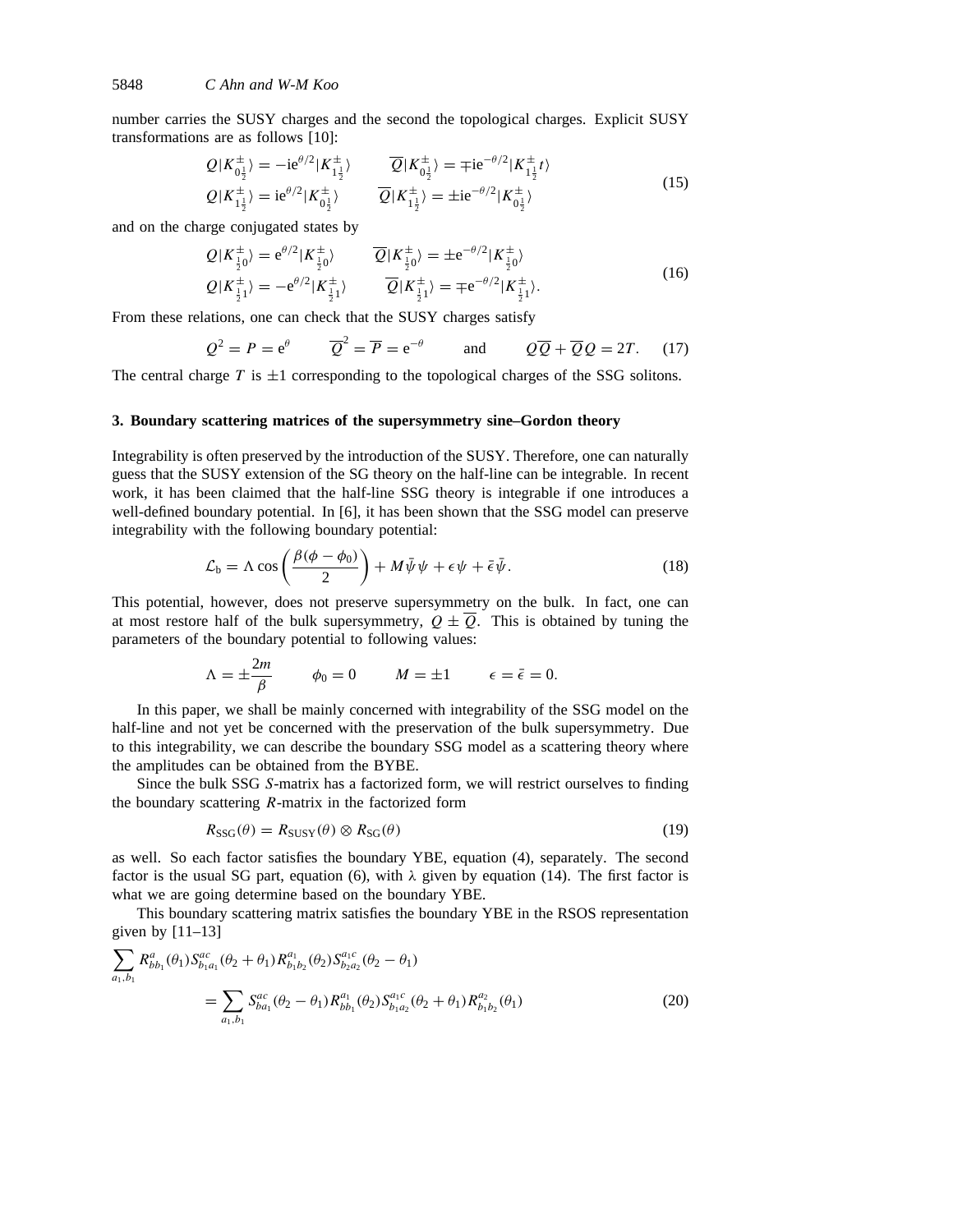where  $R_{bc}^a(\theta)$  denotes the boundary *S*-matrix and the bulk scattering matrix  $S_{cd}^{ab}(\theta)$  is given by equation (11).

In general  $R_{bc}^a(\theta)$  contains both diagonal and off-diagonal scattering components, which can be written as

$$
R_{bc}^{a}(\theta) = R(\theta)(X_{aa}^{bc})^{-\frac{\theta}{2\pi i}}[\delta_{b\neq c}X_{bc}^{a}(\theta) + \delta_{bc}(\delta_{b-1/2,a}U_{a}(\theta) + \delta_{b+1/2,a}D_{a}(\theta))]
$$
(21)

where  $R(\theta)$  have to be determined from the boundary crossing and unitarity constraints, while  $X_{bc}^a$  and  $U_a$ ,  $D_a$  have to be determined from the BYBE. An overall *q*-number factor is multiplied by the above to cancel that from the bulk *S*-matrix in order to simplify the BYBE. For  $p = 4$ , there are three RSOS spins labelled by 0,  $\frac{1}{2}$ , and 1. The unknown scattering amplitudes are  $U_0$ ,  $D_1$ ,  $U_1$ ,  $D_1$  for diagonal scattering weights and  $X_{01}^{\frac{1}{2}}$ ,  $X_{10}^{\frac{1}{2}}$  for off-diagonal scattering weights.

Substituting equation (21) into the BYBE, one finds that the unknowns satisfy the following equations:

$$
X_{01}^{\frac{1}{2}}(\theta')X_{10}^{\frac{1}{2}}(\theta) = X_{01}^{\frac{1}{2}}(\theta)X_{10}^{\frac{1}{2}}(\theta')
$$
  
\n
$$
U_{\frac{1}{2}}(\theta)(1+\sqrt{2}f_{-})+D_{\frac{1}{2}}(\theta')(1+\sqrt{2}f_{+})(1+\sqrt{2}f_{-}) = U_{\frac{1}{2}}(\theta')+D_{\frac{1}{2}}(\theta)(1+\sqrt{2}f_{+})
$$
  
\n
$$
D_{\frac{1}{2}}(\theta)(1+\sqrt{2}f_{-})+D_{\frac{1}{2}}(\theta')(1+\sqrt{2}f_{+}) = (1+\sqrt{2}f_{-})D_{\frac{1}{2}}(\theta')+U_{\frac{1}{2}}(\theta)(1+\sqrt{2}f_{+})
$$
  
\n
$$
U_{0}(\theta')D_{1}(\theta)f_{+}\left(1+\frac{f_{-}}{\sqrt{2}}\right)+D_{1}(\theta')D_{1}(\theta)f_{-}\left(1+\frac{f_{+}}{\sqrt{2}}\right)
$$
  
\n
$$
=U_{0}(\theta)D_{1}(\theta')f_{+}\left(1+\frac{f_{-}}{\sqrt{2}}\right)+U_{0}(\theta')U_{0}(\theta)f_{-}\left(1+\frac{f_{+}}{\sqrt{2}}\right)
$$

where

$$
f_{-} = \frac{\sinh(\frac{\theta'-\theta}{4})}{\sinh(\frac{i\pi-\theta'+\theta}{4})} \qquad f_{+} = \frac{\sinh(\frac{\theta'+\theta}{4})}{\sinh(\frac{i\pi-\theta'-\theta}{4})}.
$$

It is important to point out that  $U_{\frac{1}{2}}(U_0)$  is coupled to  $D_{\frac{1}{2}}(D_1)$  through the BYBE, and the two equations relating  $U_1$ ,  $D_1$  are there only if  $X_{01}$ ,  $X_{10}$  are nonvanishing. If the later are taken to be zero in the first place, i.e. off-diagonal scattering is forbidden, then the BYBE does not provide any information on  $U_1$ ,  $D_1$ , a case we will elaborate later.

From equation (22), we have

$$
X_{01}^{\frac{1}{2}}(\theta) \propto X_{10}^{\frac{1}{2}}(\theta). \tag{23}
$$

The constant of proportionality can actually be shown to be a gauge factor, hence the difference between these two off-diagonal scattering amplitudes is not significant at this point. While the rest of the equations can be turned into ordinary differential equations in the limit  $\theta' \rightarrow \theta$ , giving respectively

$$
[\dot{U}_{\frac{1}{2}}(\theta) + \dot{D}_{\frac{1}{2}}(\theta)] \tanh\frac{\theta}{2} + 2[U_{\frac{1}{2}}(\theta) + D_{\frac{1}{2}}(\theta)] = 0
$$
\n
$$
[\dot{U}_{\frac{1}{2}}(\theta) - \dot{D}_{\frac{1}{2}}(\theta)] \coth\frac{\theta}{2} - 2[U_{\frac{1}{2}}(\theta) - D_{\frac{1}{2}}(\theta)] = 0
$$
\n(24)

and

$$
\dot{\mathcal{R}}(\theta) \tanh \frac{\theta}{2} = \mathcal{R}(\theta)^2 - 1
$$
\n(25)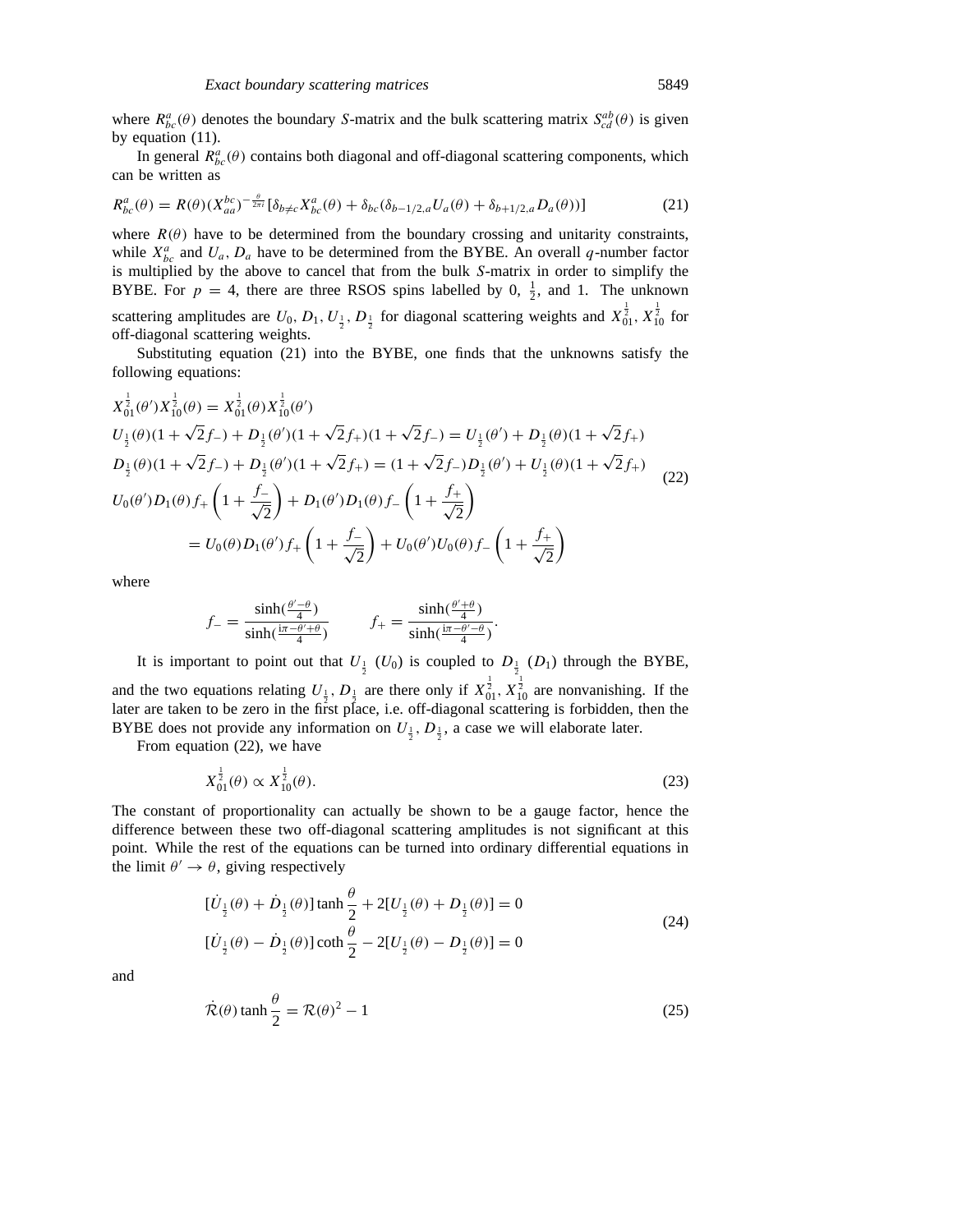where  $\mathcal{R}(\theta) \equiv D_1(\theta)/U_0(\theta)$  and  $\dot{\theta}$  denotes differentiation with respect to  $\theta$ . These equations can be easily integrated to give

$$
U_{\frac{1}{2}}(\theta) = \frac{B}{\sinh \frac{\theta}{2}} + C \cosh \frac{\theta}{2}
$$
  
\n
$$
D_{\frac{1}{2}}(\theta) = \frac{B}{\sinh \frac{\theta}{2}} - C \cosh \frac{\theta}{2}
$$
  
\n
$$
\frac{D_1(\theta)}{U_0(\theta)} = \frac{1 - A \sinh \frac{\theta}{2}}{1 + A \sinh \frac{\theta}{2}}
$$
\n(26)

where *A*, *B*, *C* are free parameters.

Next, we want to determine the overall  $R(\theta)$  with the use of the boundary unitarity and crossing symmetry conditions which can be summarized as

$$
\sum_{c} R_{bc}^{a}(\theta) R_{cd}^{a}(-\theta) = \delta_{bd} \qquad \sum_{d} S_{bd}^{ac}(2\theta) R_{bc}^{d}(\frac{\mathrm{i}\pi}{2} + \theta) = R_{bc}^{a}(\frac{\mathrm{i}\pi}{2} - \theta).
$$
 (27)

First we consider the common  $R(\theta)$  factor of the weights  $X_{10}^{\frac{1}{2}}$ ,  $X_{01}^{\frac{1}{2}}$ ,  $U_2$ ,  $D_2$ . The above two conditions give respectively

$$
R(\theta)R(-\theta)\left(X_{01}^{\frac{1}{2}}X_{10}^{\frac{1}{2}}+C^2\cosh^2\frac{\theta}{2}-\frac{B^2}{\sinh^2\frac{\theta}{2}}\right)=1
$$
 (28)

and

$$
U(2\theta)R\left(\frac{i\pi}{2}+\theta\right)\sinh\left(\frac{i\pi}{4}-\frac{\theta}{2}\right)=R\left(\frac{i\pi}{2}-\theta\right).
$$
 (29)

To arrive at the above, use has been made of the following relations:

$$
D_{\frac{1}{2}}(\theta) = D_{\frac{1}{2}}(i\pi - \theta) \left[ 1 + \frac{\sqrt{2} \sinh(\frac{i\pi - 2\theta}{4})}{\sinh \frac{\theta}{2}} \right]
$$
  

$$
U_{\frac{1}{2}}(\theta) = U_{\frac{1}{2}}(i\pi - \theta) \left[ 1 + \frac{\sqrt{2} \sinh(\frac{i\pi - 2\theta}{4})}{\sinh \frac{\theta}{2}} \right]
$$
(30)

which can be obtained from equation (22), taking the limit  $\theta' \rightarrow i\pi - \theta$ . In the unitarity condition, the non-zero factors  $X_{01}^{\frac{1}{2}}$  and  $X_{10}^{\frac{1}{2}}$  can be absorbed into  $R(\theta)$  and we set it as  $-1$ for convenience.

To solve for  $R(\theta)$ , we write

$$
R(\theta) = \sinh \frac{\theta}{2} R_0(\theta) R_1(\theta)
$$

where now

$$
R_0(\theta)R_0(-\theta) = 1 \qquad U(2\theta)R_0\left(\frac{\mathrm{i}\pi}{2} + \theta\right)\sinh\left(\frac{\mathrm{i}\pi}{4} + \frac{\theta}{2}\right) = R_0\left(\frac{\mathrm{i}\pi}{2} - \theta\right) \tag{31}
$$

whose minimal solution does not depend on the free parameters *B,C*.

While  $R_1$  contains all the information of the boundary conditions and satisfies

$$
R_1(\theta)R_1(-\theta)\left[B^2 + (1 - C^2)\sinh^2\frac{\theta}{2} - C^2\sinh^4\frac{\theta}{2}\right] = 1 \qquad R_1(\theta) = R_1(i\pi - \theta) \tag{32}
$$

the minimal solution is given by equation (7) with the following replacements:

$$
\cos^2 \xi \to B^2 \qquad k^2 \to -C^2 \qquad \lambda \to \frac{1}{2}.
$$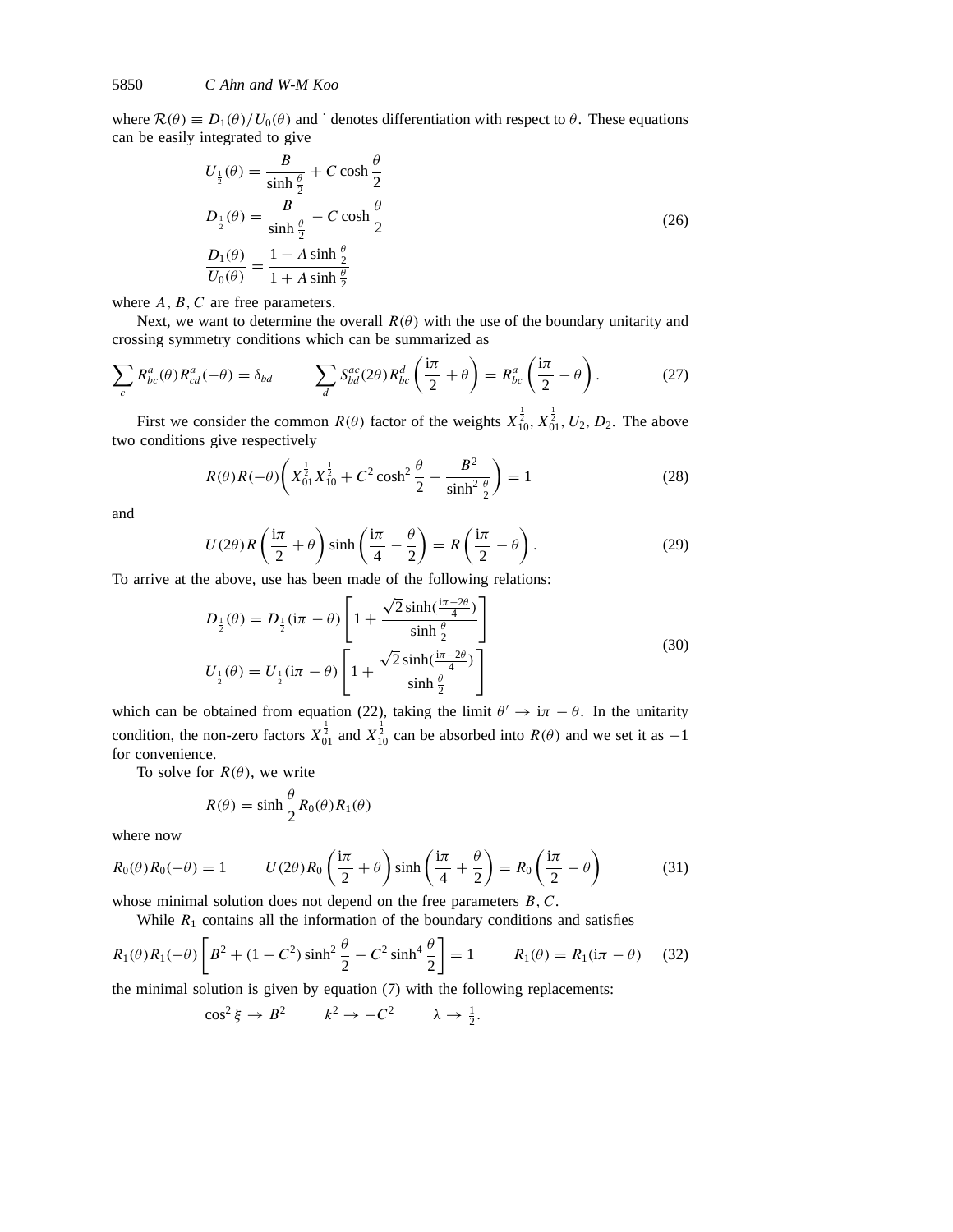The  $R(\theta)$  factor of the weights  $U_0$ ,  $D_1$  need not be the same as that determined above since as mentioned before these weights are not coupled to those treated before. The unitarity condition gives

$$
R(\theta)R(-\theta)U_0(\theta)U_0(-\theta) = 1 \qquad R(\theta)R(-\theta)D_1(\theta)D_1(-\theta) = 1
$$

while the crossing symmetry gives

$$
U(i\pi - 2\theta)R(i\pi - \theta) \left[ U_0(i\pi - \theta) \sinh\left(\frac{2\theta + i\pi}{4}\right) + D_1(i\pi - \theta) \sinh\left(\frac{i\pi - 2\theta}{4}\right) \right]
$$
  
=  $\sqrt{2}R(\theta)U_0(\theta)$   

$$
U(i\pi - 2\theta)R(i\pi - \theta) \left[ D_1(i\pi - \theta) \sinh\left(\frac{i\pi - 2\theta}{4}\right) + U_0(i\pi - \theta) \sinh\left(\frac{i\pi - 2\theta}{4}\right) \right]
$$
  
=  $\sqrt{2}R(\theta)D_1(\theta).$  (33)

We can solve these equations separately by requiring

$$
R(\theta)R(-\theta) = 1 \qquad U(2\theta)R\left(\frac{i\pi}{2} + \theta\right)\sinh\left(\frac{i\pi}{4} - \frac{\theta}{2}\right) = R\left(\frac{i\pi}{2} - \theta\right) \tag{34}
$$

so that *R*( $\theta$ ) is given by *R*<sub>0</sub>( $\theta$ ) in equation (7) with  $\lambda = \frac{1}{4}$ . While *U*<sub>0</sub>, *D*<sub>1</sub> satisfy

$$
U_0(\theta)U_0(-\theta) = 1 \t D_1(\theta)D_1(-\theta) = 1 \t (35)
$$

and

$$
U_0(i\pi - \theta) \sinh\left(\frac{2\theta + i\pi}{4}\right) + D_1(i\pi - \theta) \sinh\left(\frac{i\pi - 2\theta}{4}\right) = \sqrt{2}U_0(\theta) \sinh\frac{\theta}{2}
$$
  

$$
D_1(i\pi - \theta) \sinh\left(\frac{i\pi - 2\theta}{4}\right) + U_0(i\pi - \theta) \sinh\left(\frac{i\pi - 2\theta}{4}\right) = \sqrt{2}D_1(\theta) \sinh\frac{\theta}{2}.
$$

These two sets of equations are compatible with equations (26), (22), hence they contain only two independent relations. Substituting the ratio of  $D_1, U_0$  into the above we get a relation between  $U_0(\theta)$  ( $D_1(\theta)$ ) and  $U_0(i\pi - \theta)$  ( $D_1(i\pi - \theta)$ ):

$$
\frac{U_0(\theta)}{U_0(i\pi - \theta)} = \frac{\mathbf{i}\cosh\frac{\theta}{2}(1 + A\sinh\frac{\theta}{2})}{\sinh\frac{\theta}{2}(1 + iA\cosh\frac{\theta}{2})}
$$

$$
\frac{D_1(\theta)}{D_1(i\pi - \theta)} = \frac{\mathbf{i}\cosh\frac{\theta}{2}(1 - A\sinh\frac{\theta}{2})}{\sinh\frac{\theta}{2}(1 - iA\cosh\frac{\theta}{2})}.
$$

These relations together with equation (35) can determine  $U_0(\theta)$  and  $D_1(\theta)$  up to the CDD factor:

$$
U_0(\theta) = \left(\frac{\sinh\frac{i\Delta}{2}}{\sinh\frac{\theta}{2}} + 1\right)R(\theta)R(i\pi - \theta) \qquad D_1(\theta) = \left(\frac{\sinh\frac{i\Delta}{2}}{\sinh\frac{\theta}{2}} - 1\right)R(\theta)R(i\pi - \theta)
$$

$$
R(\theta) = \frac{\Gamma(\frac{-i\theta}{2\pi})}{\Gamma(\frac{1}{2} - \frac{i\theta}{2\pi})} \prod_{l=1}^{\infty} \frac{\Gamma(\frac{\Delta}{2\pi} - \frac{i\theta}{2\pi} + l)\Gamma(-\frac{i\theta}{2\pi} - \frac{\Delta}{2\pi} + l - 1)\Gamma^2(-\frac{i\theta}{2\pi} + l - \frac{1}{2})}{\Gamma(\frac{\Delta}{2\pi} - \frac{i\theta}{2\pi} + l + \frac{1}{2})\Gamma(-\frac{i\theta}{2\pi} - \frac{\Delta}{2\pi} + l - \frac{1}{2})\Gamma^2(-\frac{i\theta}{2\pi} + l - 1)}
$$

where  $A^{-1} = i \sin \frac{\Delta}{2}$ .

Finally, we consider the case where  $X_{10}^{\frac{1}{2}}$ ,  $X_{01}^{\frac{1}{2}}$  are zero to begin with. Then unitarity and crossing symmetry are the only conditions that can be used to determined  $U_{\frac{1}{2}}$ ,  $D_{\frac{1}{2}}$ . These conditions give

$$
R(\theta)R(-\theta)U_{\frac{1}{2}}(\theta)U_{\frac{1}{2}}(-\theta) = 1 \qquad R(\theta)R(-\theta)D_{\frac{1}{2}}(\theta)D_{\frac{1}{2}}(-\theta) = 1.
$$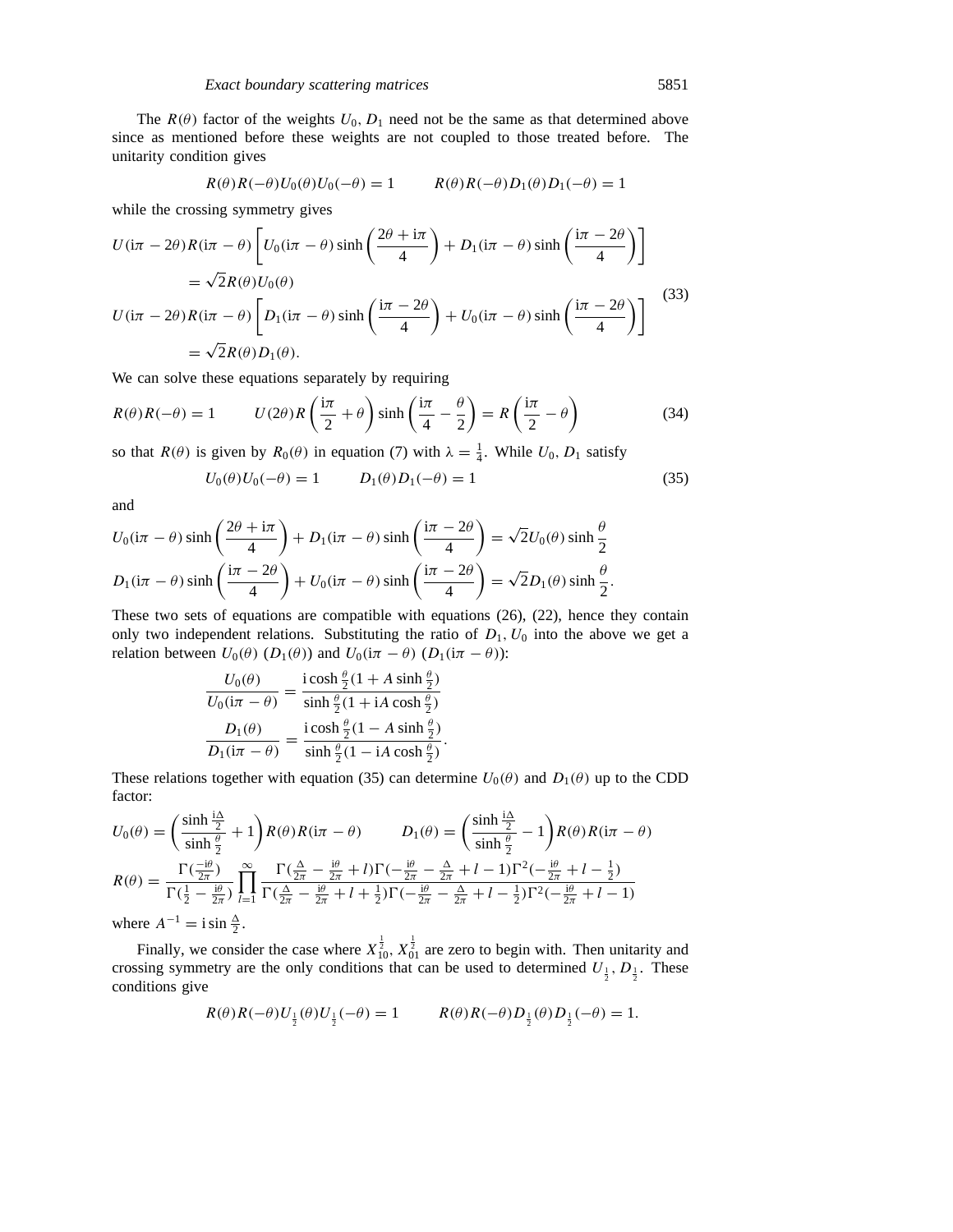and

$$
U(i\pi - 2\theta)R(i\pi - \theta)U_{\frac{1}{2}}(i\pi - \theta) \sinh \frac{i\pi - \theta}{2} = R(\theta)U_{\frac{1}{2}}(\theta)
$$
  

$$
U(i\pi - 2\theta)R(i\pi - \theta)D_{\frac{1}{2}}(i\pi - \theta) \sinh \frac{i\pi - \theta}{2} = R(\theta)D_{\frac{1}{2}}(\theta).
$$

Again, we separately require  $R(\theta)$  to satisfy the same relations given in equation (34), and  $U_{\frac{1}{2}}$ ,  $D_{\frac{1}{2}}$  to satisfy

$$
U_{\frac{1}{2}}(\theta)U_{\frac{1}{2}}(-\theta) = 1 \qquad D_{\frac{1}{2}}(\theta)D_{\frac{1}{2}}(-\theta) = 1 \tag{36}
$$

and

$$
U_{\frac{1}{2}}(\mathrm{i}\pi - \theta) \sinh \frac{\mathrm{i}\pi - \theta}{2} = U_{\frac{1}{2}}(\theta) \sinh \frac{\theta}{2}
$$
  

$$
D_{\frac{1}{2}}(\mathrm{i}\pi - \theta) \sinh \frac{\mathrm{i}\pi - \theta}{2} = D_{\frac{1}{2}}(\theta) \sinh \frac{\theta}{2}.
$$

From these relations, we find  $U_1^{\dagger}(\theta) = D_1^{\dagger}(\theta) = i/[\sinh(\theta/2)\sigma(\pi/2, -i\theta)]$  where  $\sigma$  is defined in (8).

To summarize, we found two mutually exclusive sets of solutions for  $U_0$ ,  $D_1$ ,  $U_{\frac{1}{2}}$ ,  $D_{\frac{1}{2}}$ ,  $X_{10}^{\frac{1}{2}}$ ,  $X_{01}^{\frac{1}{2}}$ . The first set has a non-vanishing off-diagonal element ( $X_{10}^{\frac{1}{2}} \neq 0$ ) and introduces the undetermined parameters *A, B, C*, while the second set only allows diagonal scattering  $(X_{10}^{\frac{1}{2}} = 0)$  with one free parameter *A*. As for the number of free parameters, we should keep in mind the further two parameters appearing in the SG soliton sector. Therefore there are in total five or three parameters for the boundary scattering theory. It should be remarked that our results are based on the assumption that the boundary scattering matrix is in the factorized form given in equation (19), so we only have proof that for the scattering amplitudes that involve  $U_0$ ,  $D_1$  are indeed factorized. It is not known whether there are other non-factorized scattering matrices that involve  $U_{{}^1_2}$ ,  $D_{{}^1_2}$ ,  $X_{{}10}^{\frac{1}{2}}$  and  $X_{{}01}^{\frac{1}{2}}$ .

## **4. Discussion**

Our results on the scattering matrix suggest that there are at least two integrable boundary Lagrangians for the SSG model. From the number of parameters in the theory, we claim that the non-diagonal scattering theory corresponds to the SSG model with the boundary potential given in equation (18) where five parameters are introduced. On making this claim, we have assumed that there is no other integrable boundary Lagrangian with the five parameters. On the diagonal scattering theory with three parameters, we do not know which is the boundary potential it corresponds to.

It is not clear in general how the five parameters in the scattering theory and the Lagrangian are related at this moment except for a few special cases. For  $\Lambda = \infty$  with arbitrary  $M, \epsilon, \bar{\epsilon}$ , the topological charge is preserved, therefore topological charge violating amplitudes should be zero. Since our *R*-matrix has a factorized form in such a way that the SUSY sector is separated from the topological sector,  $Q_{+} = 0$  ( $k = 0$ ) irrespective of the SUSY sector. For  $\Lambda = 0$  with arbitrary  $M, \epsilon, \bar{\epsilon}$ , the charge conjugation symmetry is preserved, and solitons and antisolitons irrespective of their SUSY charges behave in the same way. This means  $P_+ = P_-$  and  $Q_+ = Q_-,$  or  $\xi = 0$ .

For other special cases, it is more convenient to re-express the SUSY sector in terms of the SUSY eigenstate,  $|B^{\pm}\rangle$  and  $|F^{\pm}\rangle$  defined by

$$
|B^{\pm}\rangle = \frac{1}{\sqrt{2}}(|K^{\pm}_{0\frac{1}{2}}\rangle + |K^{\pm}_{1\frac{1}{2}}\rangle) \qquad |F^{\pm}\rangle = \frac{1}{\sqrt{2}}(|K^{\pm}_{0\frac{1}{2}}\rangle - |K^{\pm}_{1\frac{1}{2}}\rangle)
$$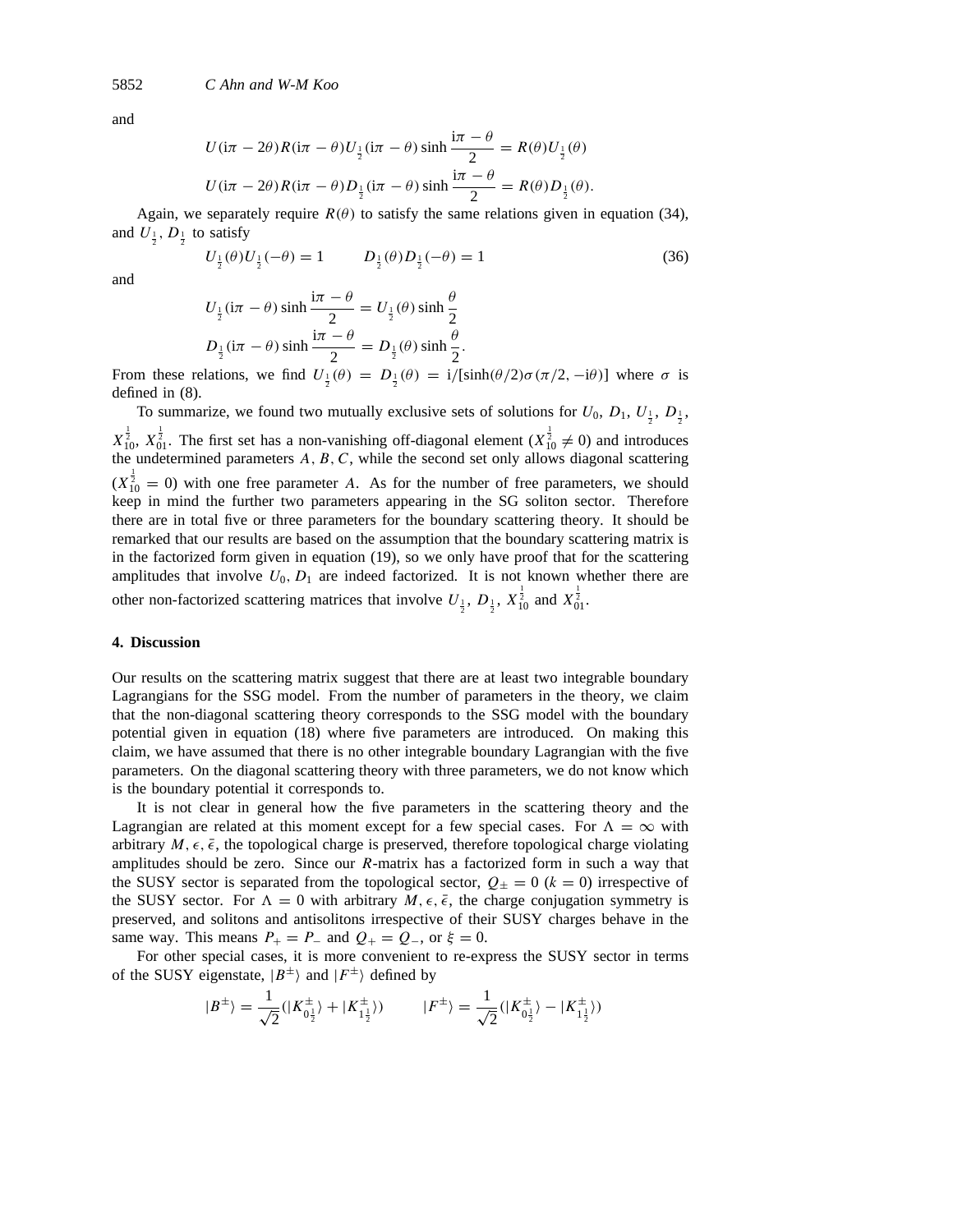*Exact boundary scattering matrices* 5853

$$
|\overline{B}^{\pm}\rangle = \frac{1}{\sqrt{2}}(|K^{\pm}_{\frac{1}{2}0}\rangle + |K^{\pm}_{\frac{1}{2}1}\rangle) \qquad |\overline{F}^{\pm}\rangle = \frac{1}{\sqrt{2}}(|K^{\pm}_{\frac{1}{2}0}\rangle - |K^{\pm}_{\frac{1}{2}1}\rangle).
$$

Now solitons and antisolitons carry a well-defined fermion number *F*, say,  $F = 0$  for  $|B^{\pm}\rangle$ and  $F = 1$  for  $|F^{\pm}\rangle$ . If we rewrite the boundary *R*-matrix in this basis, one finds

$$
B^{\pm}(\theta)B = \frac{1}{2}(D_{\frac{1}{2}} + U_{\frac{1}{2}} + X_{+})B^{\pm}(-\theta)B + \frac{1}{2}(D_{\frac{1}{2}} - U_{\frac{1}{2}} + X_{-})F^{\pm}(-\theta)B
$$
  
\n
$$
F^{\pm}(\theta)B = \frac{1}{2}(D_{\frac{1}{2}} - U_{\frac{1}{2}} - X_{-})B^{\pm}(-\theta)B + \frac{1}{2}(D_{\frac{1}{2}} + U_{\frac{1}{2}} - X_{+})F^{\pm}(-\theta)B
$$
  
\n
$$
\overline{B}^{\pm}(\theta)B = \frac{1}{2}(U_{0} + D_{1})\overline{B}^{\pm}(-\theta)B + \frac{1}{2}(U_{0} - D_{1})\overline{F}^{\pm}(-\theta)B
$$
  
\n
$$
\overline{F}^{\pm}(\theta)B = \frac{1}{2}(U_{0} - D_{1})\overline{B}^{\pm}(-\theta)B + \frac{1}{2}(U_{0} + D_{1})\overline{F}^{\pm}(-\theta)B
$$
\n(37)

where  $X_{\pm} = X_{10}^{\frac{1}{2}} \pm X_{01}^{\frac{1}{2}}$ .

Now consider the case where  $\epsilon = \bar{\epsilon} = 0$ . Since the Lagrangian preserves the fermion number, the fermion number violating amplitudes in the *R*-matrix should vanish. By choosing a gauge, we can fix  $X_{01}^{\frac{1}{2}} = X_{10}^{\frac{1}{2}}$ . This leaves  $D_{\frac{1}{2}} = U_{\frac{1}{2}}$  and  $U_0 = D_1$ , which means  $\overline{A} = \overline{C} = 0$  if  $\epsilon = \overline{\epsilon} = 0$ . For more complete relations, it is desirable to consider the boundary scattering of the SSG bound states since the lowest massive bound states are  $\phi$  and  $\psi$  fields appearing in the Lagrangian. One can use the bootstrap procedure for this computation, although we will not pursue it here. With the *S*-matrices of the bound states, one can examine the suspersymmetry aspects of the model in terms of the free parameters and make comparison with that found in [6]. We hope to report on this in the future.

It is interesting to note that the boundary SSG model introduces extra boundary poles in addition to those from the SG model, which in the physical strip may be interpreted as resonance states in the supersymmetric theory with a boundary.

As an extension of this work, one can also consider the *restricted* SSG model on a halfline, in which case the bulk scattering matrix has the factorized form given in equation (12), by assuming that the boundary *S*-matrices are also factorized, their expressions can be immediately read off from [12] as a tensor product of the boundary *S*-matrices of RSOS(4) and RSOS(*p*).

#### **Acknowledgments**

The work of CA is supported in part by non-directed research fund, KOSEF 961-0201-006-2 and BSRI 94-2427 and that of WMK by a grant from KOSEF through SNU/CTP.

## **References**

- [1] Zamolodchikov A and Zamolodchikov Al 1979 *Ann. Phys.* **120** 253
- [2] Ghoshal S and Zamolodchikov A 1994 *Int. J. Mod. Phys.* A **9** 3841
- [3] Witten E and Olive D 1978 *Phys. Lett.* **78B** 97
- [4] Di Vecchia P and Ferrara S 1977 *Nucl. Phys.* B **130** 93
- [5] Chaichian M and Kulish P 1987 *Phys. Lett.* **183B** 169 Babelon O and Langouche F 1987 *Nucl. Phys.* B **290** 603 Olshanesky M A 1983 *Commun. Math. Phys.* **88** 63
- [6] Inami T, Odake S and Zhang Y-Z 1995 *Phys. Lett.* **359B** 118
- [7] Bernard D and LeClair A 1990 *Nucl. Phys.* B **340** 721
- [8] Reshetikhin N Yu and Smirnov F 1990 *Commun. Math. Phys.* **131** 157
- [9] Ahn C, Bernard D and LeClair A 1990 *Nucl. Phys.* B **346** 409
- [10] Ahn C 1991 *Nucl. Phys.* B **354** 57
- [11] KulishPPYang–Baxter equations in integrable models *Preprint* hep-th/9507070